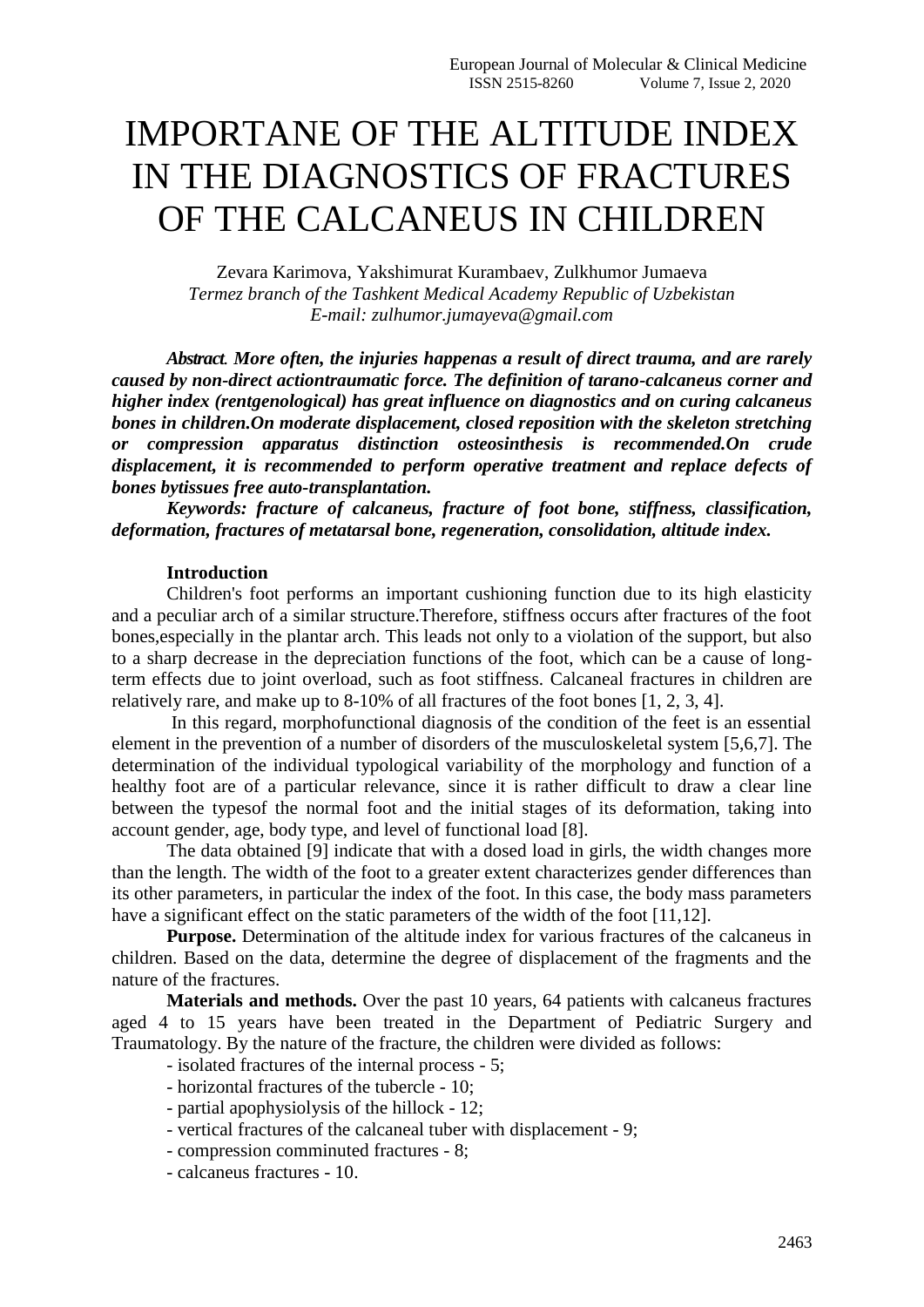The clinical picture of calcaneus fractures was diverse and depended on the type and degree of displacement of the fragments. With isolated fractures of the internal process and horizontal fractures without displacement, there was a moderately pronounced swelling and pain in the area of damage. The axial load on the heel was painless and the children could even step on their feet. Vertical changes without displacement were usually accompanied by pronounced swelling and pain on the lateral surfaces of the heel. The axial load was painful, the children did not step on the heel, but could rest on the front of the foot. Vertical fractures with displacement were accompanied by a flattening of the arch. Palpation of the calcaneal region was painful, patients could not step on their heels. As for the compression fractures of the calcaneus, they were characterized by severe deformation of the foot by a sharp flattening of the arch, thickening and widening of the heel. The tops of the ankles were lower than on the healthy side. Palpation exacerbated soreness, movements in the ankle joint,especially associated with tension of the calf muscle,were limited and painful.

The clinical picture with calcaneus fractures due to the variety of its injuries is very diverse. In widespread practice, the most commonly accepted classification of calcaneal fractures is the one proposed by Kaplan AZ [1]. However, these classifications are proposed for adults and cannot be fully used in pediatric traumatology, because they do not take into account the characteristics of childhood. In our work, we distinguish extraarticular and intraarticular fractures of the calcaneus. Extraarticular fractures include: isolated fractures of the internal process, partial apophysiolysis of the calcaneal tuber, fractures of the calcaneal tuber (horizontal and vertical). Compression comminuted fractures of the calcaneus are intraarticular injuries.

In isolated fractures of the internal process of the calcaneus, a moderate traumatic swelling is observed along the inner surface of the hindfoot. Palpation tenderness under the inner ankle is moderately expressed. Movements are possible almost in full, but painful. A child can lean on his leg.

Partial apophysiolysis of the calcaneal tuber is characterized by the forced equinus position of the foot. When viewed from behind, a traumatic swelling and a more pronounced retraction on the sides of the Achilles tendon are visible. Palpation of the calcaneal tuber is painful, while pressure on the lateral surfaces of the heel does not cause pain. Movement in the ankle joint, especially the extension of the foot, is sharply painful. A child cannot step on his foot.

In case of horizontal fractures of the calcaneal tuber (like the "duck beak"), when viewed from behind, a relative increase in the vertical size of the heel is noted. The openings on the sides of the Achilles tendon are flattened. Palpation in the area of the calcaneal tuber in the back and on the lateral surfaces is painful. Active movements in the ankle joint are practically absent due to pain, passive movements are sharply limited. The support function of the foot is impaired.

Vertical fractures of the calcaneal tuber are characterized by the presence of traumatic swelling along the lateral surfaces of the calcaneal region. In fractures without significant displacement, the deformation of the foot is not determined. Palpation on the lateral surfaces of the heel is sharply painful. No foot load possible. In fractures with displacement, deformation of the foot due to the flattening of its internal longitudinal arch is noted. Traumatic swelling is more pronounced and widespread. Achilles tendon tension is observed. The arch of the foot is changed a little. Movement in the ankle joint is limited by displacement due to pain. In fractures with a pronounced or gross displacement, there is a sharp expansion of the heel region, variation or valgization of the heel. The arch of the foot is flattened or completely absent. A comparative examination of the ankle tip on the affected side is significantly lower than on the healthy side. The patient cannot step on the foot.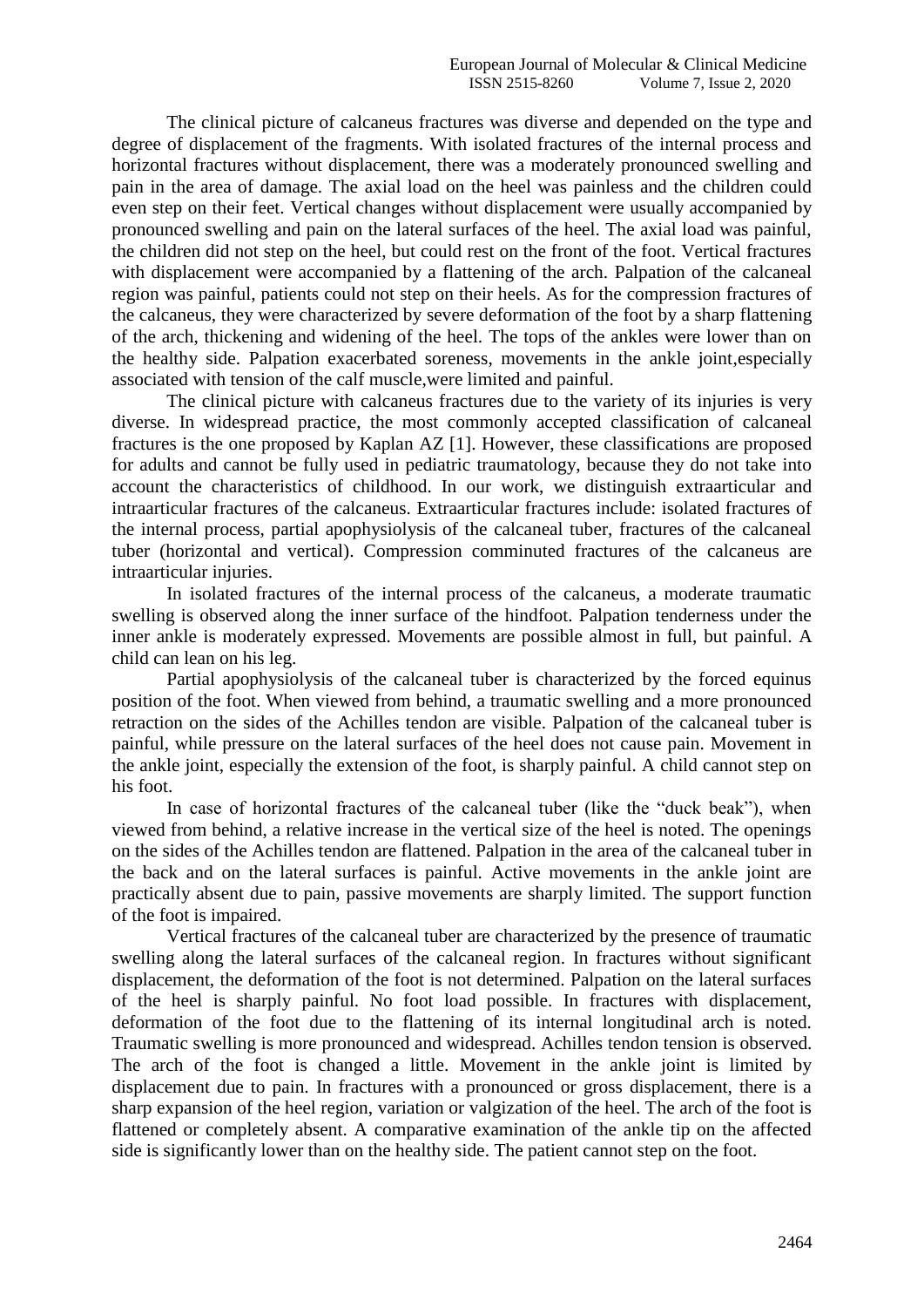#### **Results and discussion**

The final diagnosis was made only after x-ray examination. Radiographs were made in the lateral and dorsum-plantar (axial) projections. Particular importance was attached to the determination of the talus-calcaneal angle (Beler angle) from radiographs. As you know, this angle is formed by lines drawn through the highest points of the articular surface of the calcaneus. In children, this angle is normally 20°-40°. With vertical tubercle fractures with displacement, as well as with compression fractures, the talocental angle decreased, with pronounced displacements it was zero or even opened in the opposite direction. In addition, the degree of compression of the calcaneus when it is damaged was determined by the altitude index, which represents the ratio of the height (the highest part of the articular surface in the lateral radiograph) to its width (in the axial image) (see Figure 1).



**Figure 1. Determination of height and width of calcaneus for calculating the "altitude index".**

Normally, the altitude index in children is 0.7-0.9. With pronounced compression, this index decreased to 0.5. Analysis of the data of our material showed the following.

In 4 patients with compression calcaneal fractures, the talocental angle was  $15^{\circ}$ -17°, and the altitude index remained within the normal range, which was classified as a calcaneus deformity of the first degree. At the II degree of deformity (5 patients), the talocental angle was reduced to 10°, and the altitude index was 0.6-0.65.

Deformity of the calcaneus bone of the III degree was observed in 4 patients — the talocental angle reached 5°, the altitude index decreased to 0.55-0.6. The IV degree of deformity was observed in 3 patients, in whom the talocental angle turned out to be about zero degrees, the altitude index was 0.5-0.55.

The next place in the frequency of fractures is occupied by the tarsal bones - 130 patients (33.9%). Most of the damage falls on calcaneus fractures, which were observed in 100 children (76.9%). Talus fractures occurred in 13 patients (10%). Fractures of other bones of the tarsus were observed much less frequently. Such a distribution of fractures is understandable, because fractures of the tarsusare observed mainly when falling from a height to the feet and the calcaneus first hits the surface.

Patients with phalange finger fractures were observed much less frequently in the hospital, since such patients are more often treated on an outpatient basis.

The distribution of patients by gender is interesting. It is known that the number of injuries in boys exceeds the number of injuries in girls by 3-4 times. In case of fractures of the foot bones, this ratio is not always observed. Thus, fractures of foot bones in boys were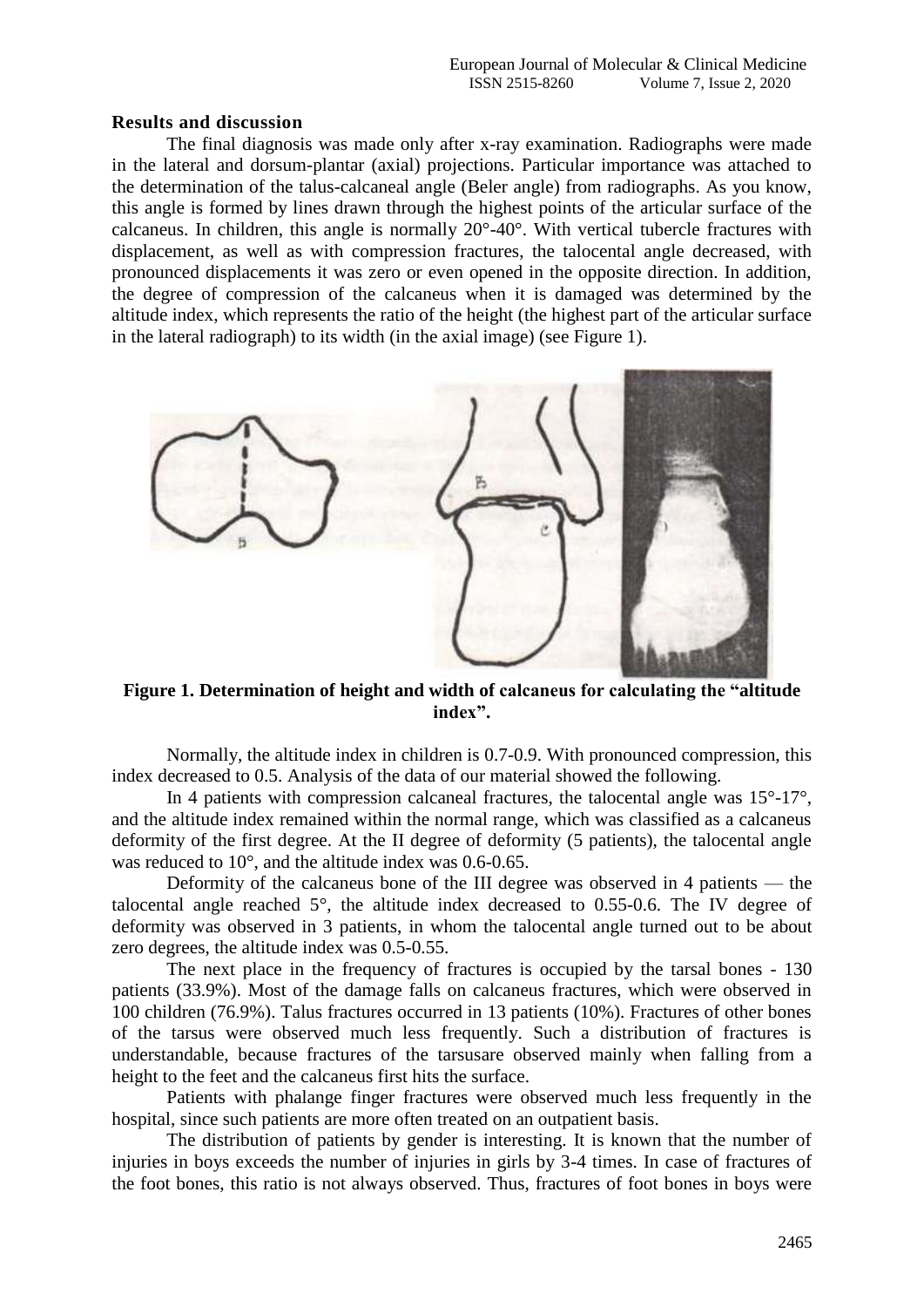observed almost 6 times more often  $(D:M = 1:5.8)$ . The ratio  $D:M = 1:3.7$  that features childhood injury, was observed only in children with fractures of the metatarsal bones. Among children with fractures of the phalanges of the fingers, this ratio was more than 2 times lower - D:M = 1.7. Fractures of the tarsal bones were found in boys more than 15 times more often than in girls (D:M =1:15.2). Fractures of the calcaneus in boys are 19 times higher than the number of fractures in girls.

This phenomenon is difficult to explain. Obviously, sexual and psycho-physiological features cannot cause such frequent fractures of the tarsal bones in boys. Fractures of the foot bones were observed in all age groups, but their distribution by age and localization was also peculiar. So, fractures of the phalanges of the fingers prevailed in children under the age of 3 years, due to the mechanogenesis of the injury. Basically, fractures arose as a result of an impact of a heavy hard object. Fractures of the tarsus and metatarsal bones in children under 3 years of age were not noted. They were mainly observed in patients of the older age group  $(11-14 \text{ years}) - 47,3\%$ . Fractures of large bones of the foot (tarsus and metatarsus) were observed in three children aged 8-10 years. Almost a fifth of the fractures of large bones of the foot were noted in the age group of 4-7 years.

The overwhelming majority of fractures were not accompanied by a violation of the integrity of the skin - 291 children (87,1%). Open fractures were noted in approximately one eighth of patients - 43 (12,9%).

Mechanogenesis of trauma largely determines the localization, and the nature of fractures of the metatarsal bones. The distribution of patients according to the location and nature of the fracture is presented in the Table 1.

| Metatarsal   | Fravture type |                | Feature of the fracture |            |            |      |         |      |      |      | Total |      |
|--------------|---------------|----------------|-------------------------|------------|------------|------|---------|------|------|------|-------|------|
| bones        | closed        | open           |                         | Subcapital | Diaphyseal |      |         |      |      |      | N     | $\%$ |
| localization |               |                | $\%$<br>N               |            | Transverse |      | Oblique |      | Base |      |       |      |
|              |               |                |                         |            | N          | %    | N       | $\%$ | N    | $\%$ |       |      |
|              | 43            | 5              |                         | 14,6       | 11         | 22.9 | 13      | 27.1 | 17   | 35,4 | 48    | 25,5 |
| $_{\rm II}$  | 35            | 3              | 11                      | 28.9       | 10         | 26.3 | 9       | 23.7 | 8    | 21.1 | 38    | 20,2 |
| Ш            | 38            | 5              | 11                      | 25,6       | 12         | 27,9 | 11      | 25,6 | 8    | 20.9 | 43    | 22,9 |
| IV           | 18            | $\overline{4}$ |                         | 31,8       | 9          | 40,9 | 4       | 18,2 | 2    | 9,1  | 22    | 11,7 |
| V            | 29            | 8              | 5                       | 13,5       | 6          | 16,2 | 9       | 24,3 | 17   | 46,0 | 37    | 19,7 |
| Total: N, %  |               |                |                         |            |            |      |         |      |      |      |       |      |
|              | 163           | 25             | 41                      | 21,8       | 48         | 25.5 | 46      | 24.5 | 53   | 28.2 | 188   | 100  |

**Table 1: Distribution of patients with metatarsal fractures according to the location and nature of the fracture**

As can be seen from the Table 1, fractures (epiphysiolysis) of the base are the characteristic of damage to the I metatarsal bone, which are noted in more than a third of patients. This fact indicates that fractures more often occur when a foot hits a solid object. Oblique daaphyseal fractures were observed in 27.1% of children, which indicates an indirect mechanism of injury. Slightly less transverse diaphyseal fractures occurred as a result of a direct impact (22.9%). Least of all were subcapital fractures.

The treatment of sick children with injuries of the calcaneus was planned individually depending on the type of fracture and the degree of displacement of bone fragments. In case of isolated fractures of the appendage of the talus or calcaneal tuber without displacement, the limb was fixed with a deep posterior plaster cast from the tip of the fingers to the middle third of the thigh, and the limb was bent to 90° in the knee joint. The duration of immobilization was usually 3-5 weeks. The limbs gave an elevated position, the foot was in the equinus position. From the very first days, exercise therapy was performed for the I period. After 1.5-2 weeks, the plaster cast was replaced with a lancet-circular bandage, and it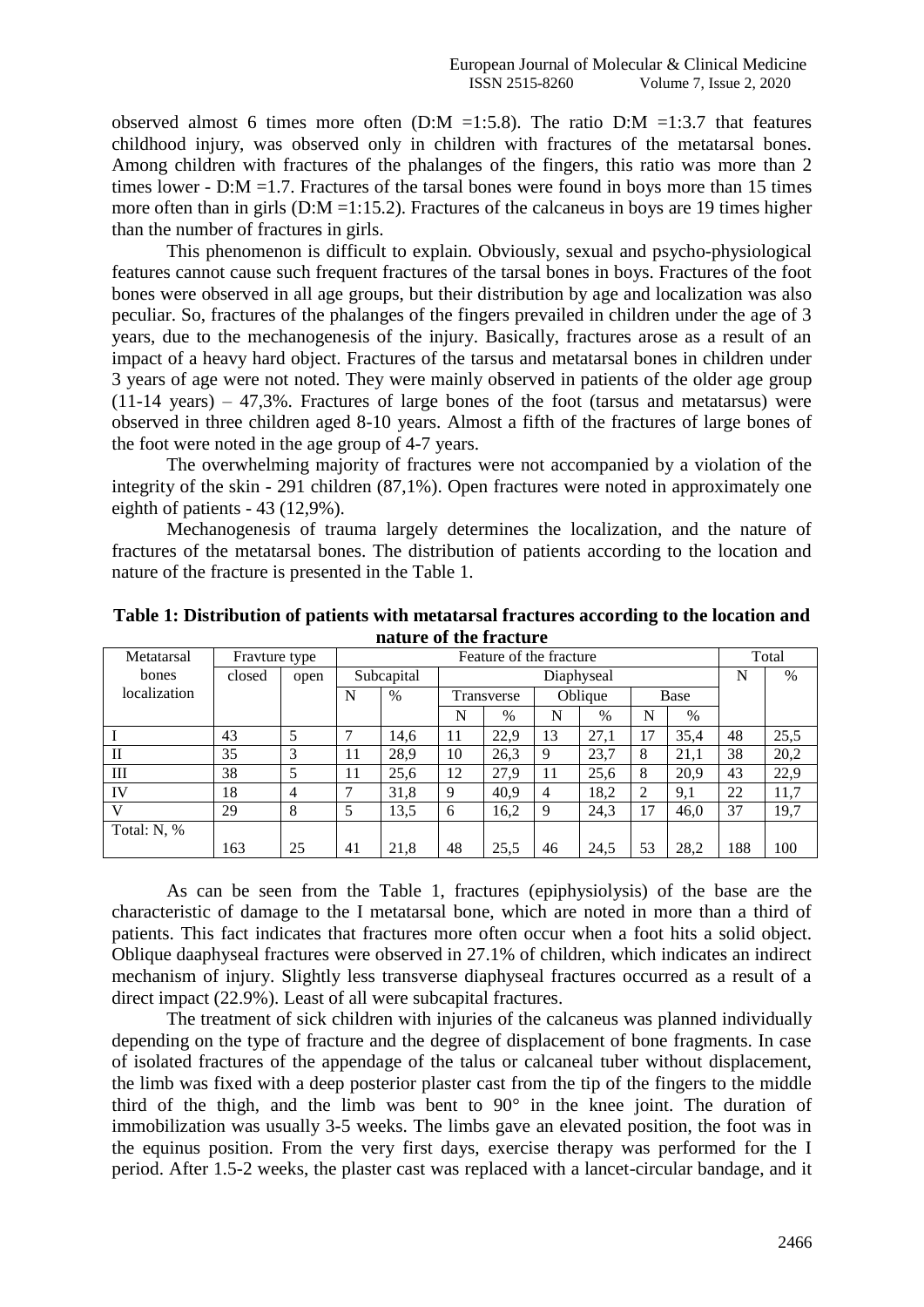was applied to the knee joint, and in the ankle joint the foot was installed at an angle of 90°- 100°. Usually, 1 month after hospitalization, patients were allowed to gradually advance, preferably with crutches. To accelerate the regeneration and consolidation of fragments, calcium preparations, mummies, osteogenon and vitamins were prescribed. After removal of the plaster cast, patients were prescribed exercise therapy, foot salt baths, light stroking massage, ionophoresis with calcium and phosphorus drugs, prolonged (up to 1 year or more) wearing of an arch support.

In case of horizontal tubercle fractures of the "duck beak" type and vertical fractures, a closed manual reposition was performed under local anesthesia with 1% novocaine solution and a plaster cast was applied in the above manner. Larger displacements required an open reposition with fixation of fragments by Kirchner spokes (Figure 2).



### **Figure 2. The scheme of superposition of skeletal traction in case of calcaneus fractures (according to Kaplan AZ).**

Skeletal traction in 2 mutually perpendicular planes according to Kaplan AZwas used for vertical fractures of the calcaneal tuber with displacement of fragments (7 patients). The extension lasted 2-3 weeks, after which the needles were removed and a circular bandage was applied to the knee joint.

Compression fractures of the calcaneus of the III-IV degree were considered as an indication for surgical treatment. So, 4 patients underwent compression-distraction osteosynthesis. In 2 patients with compression fractures of the IV degree with open reposition, a defect appeared between the fragments, which required replenishment with an autograft taken from the iliac wing. Bone fragments and grafts were fixed with knitting needles and screws. Long-term results were studied in 30 patients. Patients, on the whole, did not present any special complaints, led an ordinary way of life, but 14 had flat feet, which was also observed on the intact side.

Thus, taking into account the information above, we consider our approach to the diagnosis and treatment of calcaneal bone fractures in children, based on the comparison of the clinical picture of the damage with the data of an X-ray examination, justified and think that it meets the requirements. The differentiated diagnosis of calcaneus fractures made it possible to select the optimal treatment tactics, due to the nature of the damage and the